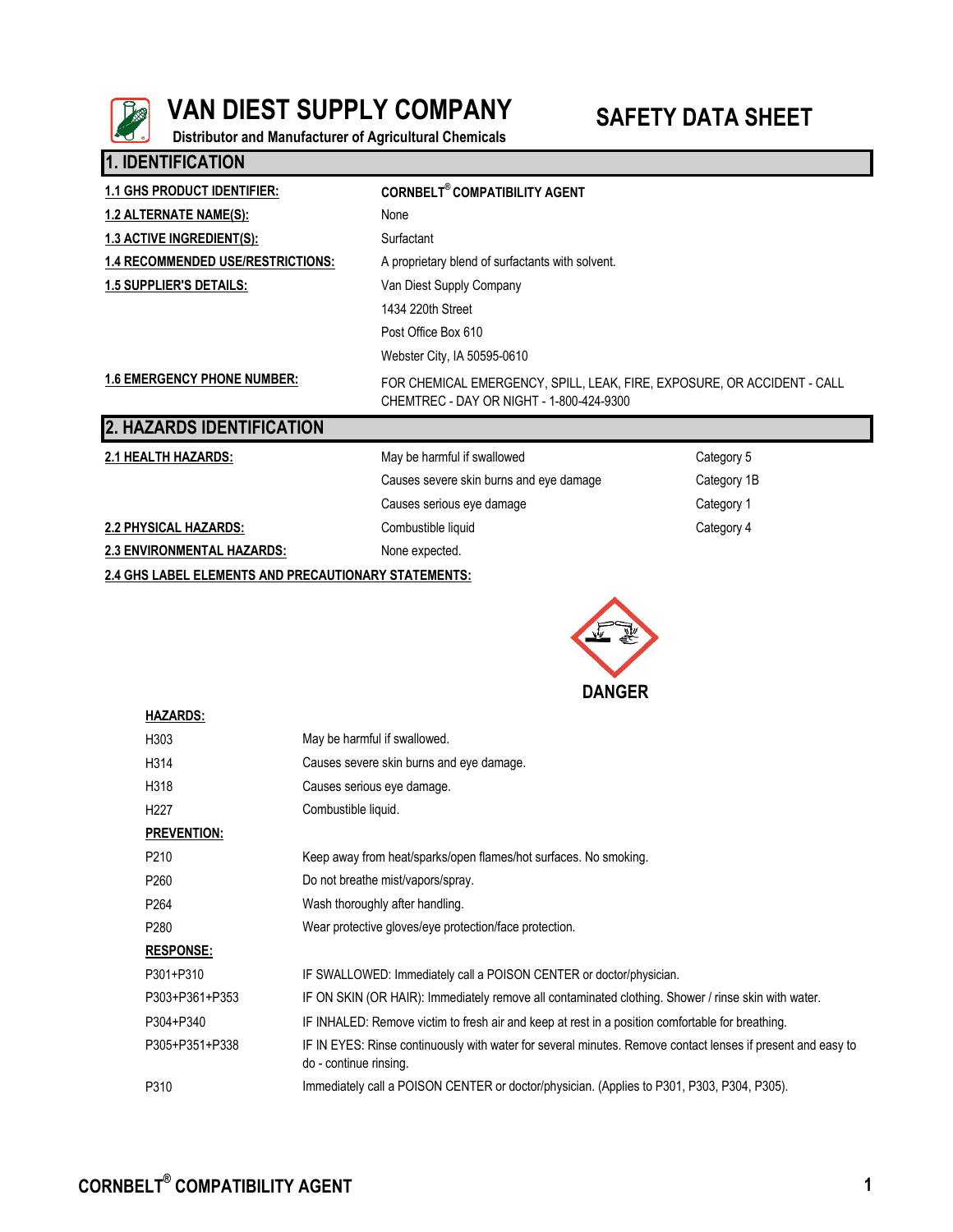# **2. HAZARDS IDENTIFICATION**

### **RESPONSE, continued:**

| P363             | Wash contaminated clothing before reuse.                                                                       |
|------------------|----------------------------------------------------------------------------------------------------------------|
| P370+P378        | In case of fire: Use alcohol resistant foarm $CO2$ , powder, water spray for extinction. Do NOT use water jet. |
| <b>STORAGE:</b>  |                                                                                                                |
| P403             | Store in a well-ventilated space.                                                                              |
| P405             | Store locked up.                                                                                               |
| DISPOSAL:        |                                                                                                                |
| P <sub>501</sub> | Dispose of contents and container in accordance with federal, state, and local regulations.                    |

# **3. COMPOSITION/INFORMATION ON INGREDIENTS**

| <b>MATERIAL</b>                               | <b>COMMON</b><br><b>NAME/SYNONYMS</b> | CAS#         | % IN FORMULATION |
|-----------------------------------------------|---------------------------------------|--------------|------------------|
| Proprietary surfactant blend with solvent (1) | N/A                                   | Trade Secret | 100.00%          |

(1) Substance classified with a health or environmental hazard.

This Safety Data Sheet is not a guarantee of product specification. Specific ingredient content may be found on the product label.

# **4. FIRST AID MEASURES**

#### **4.1 GENERAL FIRST AID RECOMMENDATIONS ARE AS FOLLOWS:**

In all cases of doubt, or when symptoms persist, seek medical attention. Never give anything by mouth to an unconscious person.

| <b>EYE CONTACT:</b>  | Irrigate copiously with clean, fresh water for at least 10 minutes, holding the eyelids apart. Seek medical<br>attention.                                                                                                               |
|----------------------|-----------------------------------------------------------------------------------------------------------------------------------------------------------------------------------------------------------------------------------------|
| <b>SKIN CONTACT:</b> | Remove contaminated clothing. Wash skin thoroughly with soap and water or use a recognized skin cleaner.<br>Do NOT use solvents or thinners.                                                                                            |
| INGESTION:           | If accidentally swallowed, obtain immediate medical attention. Keep at rest. Do NOT induce vomiting.                                                                                                                                    |
| <b>INHALATION:</b>   | Remove to fresh air, keep patient warm and at rest. If breathing is irregular or stopped, give artificial respiration.<br>If unconscious, place in the recovery position and obtain immediate medical attention. Give nothing by mouth. |

#### **4.2 MOST IMPORTANT SYMPTOMS/EFFECTS (ACUTE AND DELAYED):**

No adverse symptoms or effects anticipated under normal handling conditions. See Section 2 - Hazards Identification for further details.

#### **4.3 INDICATION OF NEED FOR IMMEDIATE MEDICAL ATTENTION:**

| EYES:      | Causes serious eye damage.               |
|------------|------------------------------------------|
| SKIN:      | Causes severe skin burns and eye damage. |
| INGESTION: | May be harmful if swallowed.             |
|            |                                          |

# **5. FIREFIGHTING MEASURES**

## **5.1 SUITABLE EXTINGUISHING MEDIA:**

Alcohol resistant foam,  $\mathrm{CO}_2$ , powder, water spray.

#### **5.2 UNSUITABLE EXTINGUISHING MEDIA:**

Do not use water jet.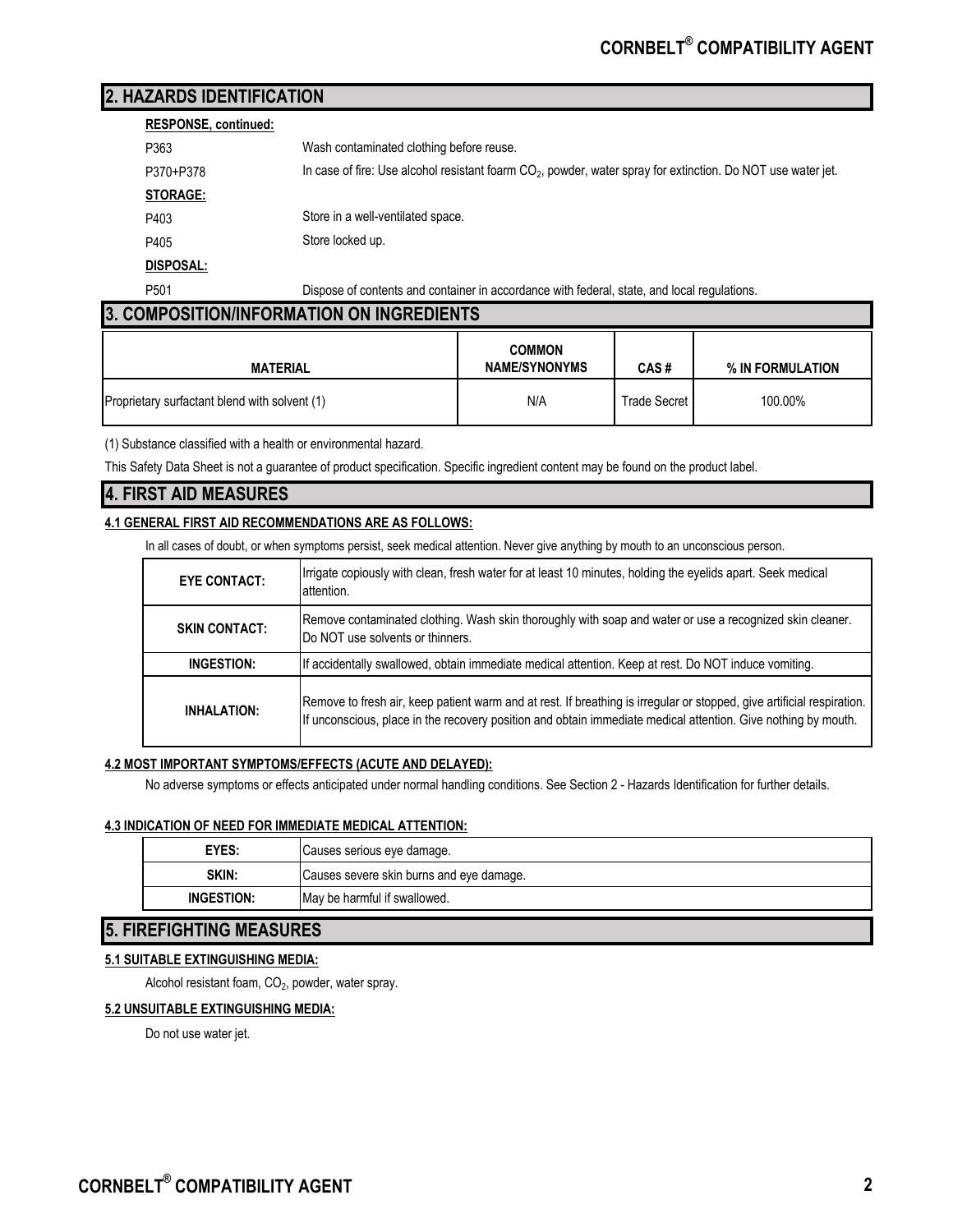# **5. FIREFIGHTING MEASURES, continued**

#### **5.3 SPECIFIC HAZARDS ARISING FROM THE CHEMICAL:**

Combustion may yield smoke, carbon monocide, and other products of incomplete combustion. Oxides of sulfur, nitrogen or phosphorus may also be formed.

Keep away from heat / sparks / open flames / hot surfaces. No smoking. Do not breathe mist/vapors/spray.

#### **5.4 SPECIAL PROTECTIVE EQUIPMENT AND PRECAUTIONS FOR FIREFIGHTERS:**

Evacuate area. Prevent contamination from run-off adjacent areas, streams, drinking water, and/or sewers. Do not flush down sewers or other drainage systems. Exposed firefighters must wear standard protective equipment and a self-contained breathing apparatus. Use water-spray to cool fire-exposed surfaces and personnel. ERG Guide 132.

## **6. ACCIDENTAL RELEASE MEASURES**

#### **6.1 PERSONAL PRECAUTIONS, PROTECTIVE EQUIPMENT, AND EMERGENCY PROCEDURES:**

Remove source(s) of ignition. In case of a major spill or spillage in a confined space, evacuate area and check solvent vapor levels before reentering.

#### **6.2 ENVIRONMENTAL PRECAUTIONS:**

Do not allow spills to enter drains or watercourses. If drains, sewers, streams, or lakes are contaminated, inform the local water company immediately. In the case of contamination of rivers, streams, or lakes, the Environmental Protection Agency should also be informed.

#### **6.3 METHODS AND MATERIALS FOR CONTAINMENT AND CLEANUP:**

**SPILL CONTAINMENT AND CLEAN UP:** Stop leak if able to do so without risk. Ventilate the area and avoid breathing vapors and mists. Take the personal protective measures listed in Section 8 - Exposure Control/Personal Protection. Contain the spill. Dilute with water and mop up, or absorb with an inert, dry material. Place in an appropriate waste disposal container, and dispose of according to the Waste Regulations (see Section 13). Clean area, preferably with a detergent. Do not use solvents. Do not allow to enter drains or watercourses. If drains, sewers, streams, or lakes are contaminated, inform the local water company immediately. In the case of contaminated streams, rivers, or lakes, the Environmental Protection Agency should also be informed.

# **7. HANDLING AND STORAGE**

#### **7.1 CONDITIONS FOR SAFE HANDLING:**

Do not get in eyes, on skin, or on clothing. Do not breathe vapors or mists. Keep container closed. Use only with adequate ventilation. Use good personal hygiene practices. Wash hands before eating, drinking, or smoking. Remove contaminated clothing and clean before reuse. Destroy contaminated belts, shoes, or other items that cannot be decontaminated. See Section 2 - Hazards Identification for further details. Follow person protective equipment recommendations as shown in Section 8 - Exposure Control/Personal Protection when handling this material, adjusted for specific handling methods and conditions, to prevent contact with this material. Wash thoroughly with soap and water after handling this material. Do not allow eating, drinking, tobacco use, and/or cosmetic application in areas where there is a potential for exposure to this material. Follow label instructions carefully.

#### **7.2 CONDITIONS FOR SAFE STORAGE:**

Store in a tightly closed container in a dry, well-ventilated area away from excessive heat and incompatibles. Incompatible materials: Oxidizing agents. See Section 2 - Hazards Identification (Storage) for further details.

# **8. EXPOSURE CONTROL/PERSONAL PROTECTION**

#### **8.1 OCCUPATIONAL EXPOSURE LIMITS:**

|                  |           |                               |                                          |            | <b>CARCINOGEN</b>          |             |
|------------------|-----------|-------------------------------|------------------------------------------|------------|----------------------------|-------------|
| <b>MATERIAL</b>  | CAS#      | <b>OSHA PEL</b>               | <b>ACGIH TLV</b>                         | <b>NTP</b> | <b>IARC</b>                | <b>OSHA</b> |
| 2-Butoxy-ethanol | 111-76-2  | Skin: 50 ppm;<br>240 mg/m $3$ | 20 ppm                                   | No         | Group 3:<br>Unclassifiable | No          |
| Phosphoric acid  | 7664-38-2 | mg/m $3$                      | $mg/m^3$ ; STEL<br>$3$ mg/m <sup>3</sup> | No         | No                         | No          |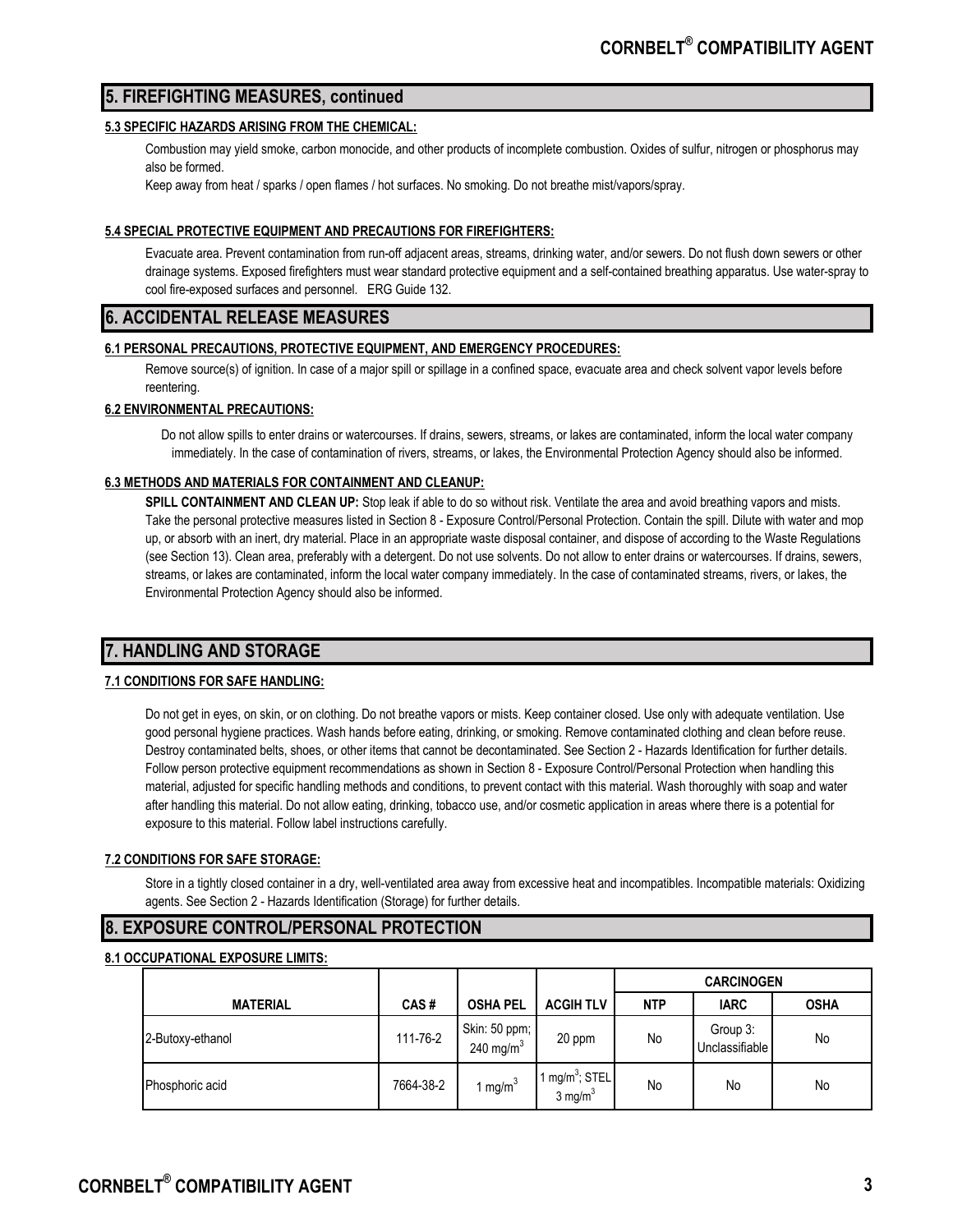# **8. EXPOSURE CONTROL/PERSONAL PROTECTION, continued**

#### **8.2 ENGINEERING CONTROLS:**

Provide local exhaust ventilation and good general extraction to keep airborne concentrations of particulates and vapor below occupational exposure limits. Ensure that eyewash stations and safety showers are proximal to the work station location.

#### **8.3 PERSONAL PROTECTIVE EQUIPMENT:**

The following recommendations are suitable for small, incidental contact with this material. Recommendations for commercial or on-farm application of this chemical may be found on the product label.

| <b>EYE CONTACT:</b>  | If splashing can be reasonably anticipated, for instance while pouring the product into another container, wear<br>chemical splash goggles.                                                        |
|----------------------|----------------------------------------------------------------------------------------------------------------------------------------------------------------------------------------------------|
| <b>SKIN CONTACT:</b> | Overalls, which cover the body, arms, and legs, should be worn. Wear protective gloves and suitable footwear.<br>Skin should not be exposed. All parts of the body should be washed after contact. |
| INGESTION:           | Do not allow eating, drinking, tobacco use, and/or cosmetic application in areas where there is a potential for<br>exposure to this material.                                                      |
| <b>INHALATION:</b>   | If exposed to concentrtions above the exposure limit, the use of an appropriate, certified respirator is required                                                                                  |

#### **9. PHYSICAL AND CHEMICAL PROPERTIES**

| <b>APPEARANCE:</b>                       | Clear liquid      |
|------------------------------------------|-------------------|
| ODOR:                                    | Mild              |
| <b>ODOR THRESHOLD:</b>                   | <b>ND</b>         |
| pH:                                      | 2-3 (1% dilution) |
| <b>MELTING POINT:</b>                    | <b>ND</b>         |
| <b>BOILING POINT:</b>                    | <b>ND</b>         |
| <b>FLASH POINT:</b>                      | 174°F SETA CC     |
| <b>EVAPORATION RATE:</b>                 | <b>ND</b>         |
| <b>FLAMMABILITY:</b>                     | N/A (solid, gas)  |
| <b>UPPER/LOWER EXLOSIVE LIMIT:</b>       | <b>ND</b>         |
| <b>VAPOR PRESSURE:</b>                   | <b>ND</b>         |
| <b>VAPOR DENSITY:</b>                    | <b>ND</b>         |
| <b>RELATIVE DENSITY:</b>                 | <b>ND</b>         |
| <b>SOLUBILITY:</b>                       | Soluble           |
| PARTITION COEFFICIENT (n-Octanol/Water): | <b>ND</b>         |
| <b>AUTO-IGNITION TEMPERATURE:</b>        | <b>ND</b>         |
| <b>DECOMPOSITION TEMPERATURE:</b>        | <b>ND</b>         |
| <b>VISCOSITY:</b>                        | ND                |
| ND: No Data; N/A: Not Applicable         |                   |

# **10. STABILITY AND REACTIVITY**

#### **10.1 REACTIVITY:**

Not chemically reactive.

#### **10.2 CHEMICAL STABILITY:**

Stable under normal ambient and anticipated conditions of use.

#### **10.3 POSSIBILITY OF HAZARDOUS REACTIONS:**

Not anticipated.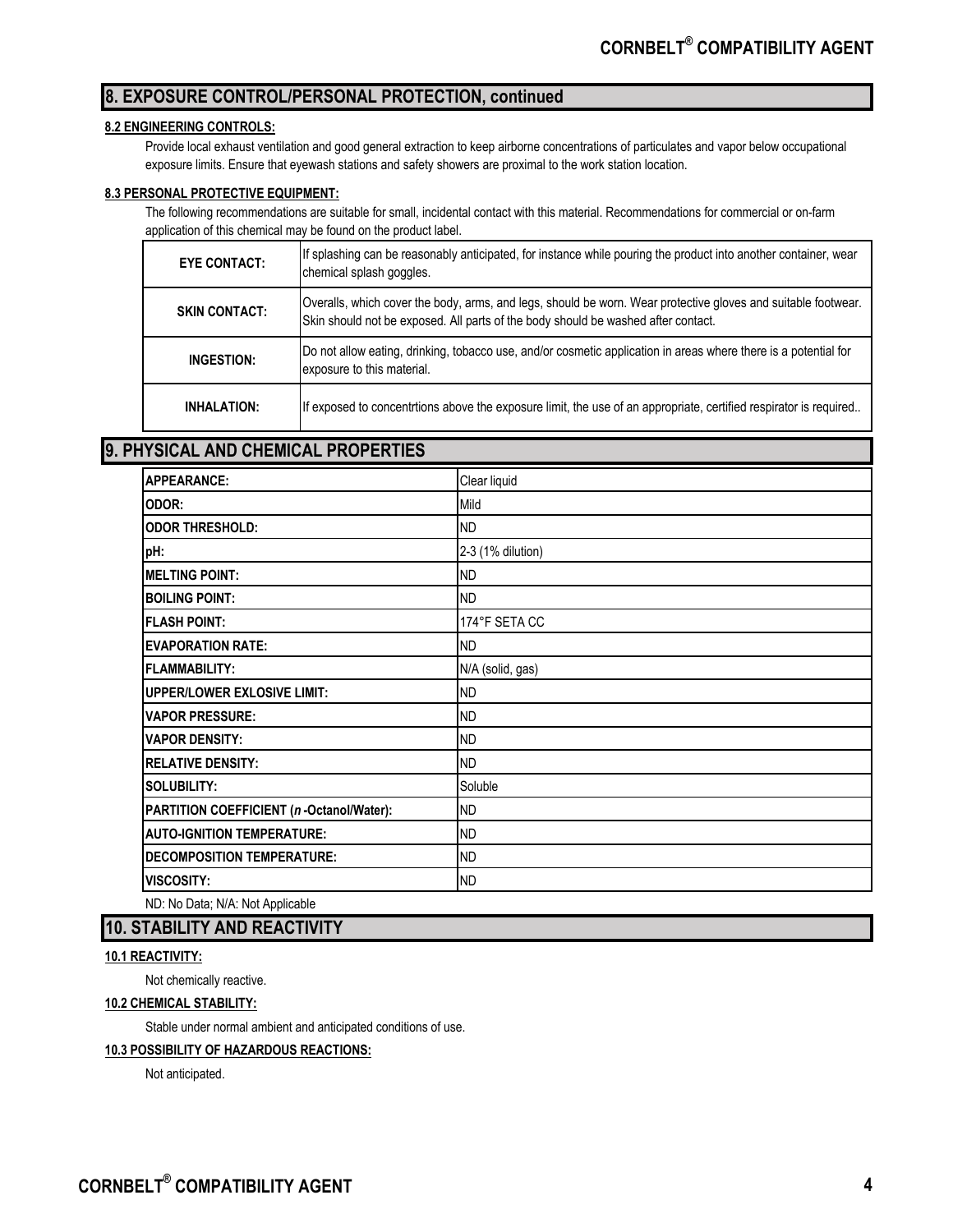# **10. STABILITY AND REACTIVITY, continued**

#### **10.4 CONDITIONS TO AVOID:**

Extreme heat/open flame/incompatibles.

**10.5 INCOMPATIBLE MATERIALS:**

Oxidizing agents.

#### **10.6 HAZARDOUS DECOMPOSITION PRODUCTS:**

Not anticipated under normal conditions of use.

# **11. TOXICOLOGICAL INFORMATION**

| ווטווראווט וווו שמטשטשטאט                                 |                               |                               |                 |                                                        |                                          |             |  |
|-----------------------------------------------------------|-------------------------------|-------------------------------|-----------------|--------------------------------------------------------|------------------------------------------|-------------|--|
| <b>INGREDIENT</b>                                         | ORAL LD <sub>50</sub> , mg/kg | SKIN LD <sub>50</sub> , mg/kg |                 | INHALATION DUST/MIST/VAPOR LD <sub>50</sub> , mg/L/4hr |                                          |             |  |
| Proprietary Blend                                         | 1,500; Category 4             | N/A                           |                 | 11; Category 4                                         |                                          |             |  |
|                                                           | <b>ITEM</b>                   |                               | <b>CATEGORY</b> | <b>HAZARD</b>                                          |                                          |             |  |
| Acute toxicity (mouth)                                    |                               |                               | 4               | Harmful if swallowed.                                  |                                          |             |  |
| Acute toxicity (skin)                                     |                               |                               | 4               | N/A                                                    |                                          |             |  |
| Acute toxicity (inhalation)                               |                               |                               | 4               |                                                        | Harmful if inhaled                       |             |  |
| Skin corrosion/irritation                                 |                               |                               | 1B              |                                                        | Causes severe skin burns and eye damage. |             |  |
| Eye damage/irritation                                     |                               |                               | $\mathbf 1$     | Causes serious eye damage.                             |                                          |             |  |
| Sensitization (respiratory)                               |                               |                               | N/A             | N/A                                                    |                                          |             |  |
| Sensitization (skin)                                      |                               |                               | N/A             | N/A                                                    |                                          |             |  |
| Germ toxicity                                             |                               | N/A                           | N/A             |                                                        |                                          |             |  |
| Carcinogenicity                                           |                               | N/A                           | N/A             |                                                        |                                          |             |  |
| Reproductive toxicity                                     |                               |                               | N/A             | N/A                                                    |                                          |             |  |
| Specific target organ system toxicity (single exposure)   |                               |                               | N/A             | N/A                                                    |                                          |             |  |
| Specific target organ system toxicity (repeated exposure) |                               | N/A                           | N/A             |                                                        |                                          |             |  |
| Aspiration hazard                                         |                               |                               | N/A             | N/A                                                    |                                          |             |  |
|                                                           |                               |                               |                 |                                                        | <b>CARCINOGEN</b>                        |             |  |
|                                                           | <b>MATERIAL</b>               |                               |                 | <b>NTP</b>                                             | <b>IARC</b>                              | <b>OSHA</b> |  |
| <b>Proprietary Blend</b>                                  |                               |                               |                 | No                                                     | No                                       | No          |  |

# **12. ECOLOGICAL INFORMATION**

#### **12.1 ECOTOXICITY:**

No additional information provided for this product.

#### **12.2 PERSISTENCE AND DEGRADABILITY:**

No data.

#### **12.3 BIOACCUMULATIVE POTENTIAL:**

No data.

#### **12.4 MOBILITY IN SOIL:**

No data.

# **13. DISPOSAL CONSIDERATIONS**

Do not allow into drains or watercourses. Wastes and emptied containers should be disposed of in accordance with regulations made under the Control of Pollution Act and the Environmental Protection Agency. Advice should be obtained from the Waste Regulation Authority, whether the special waste regulations apply or not, before using information provided in this Safety Data Sheet. Dispose of contents in accordance with local and national regulations.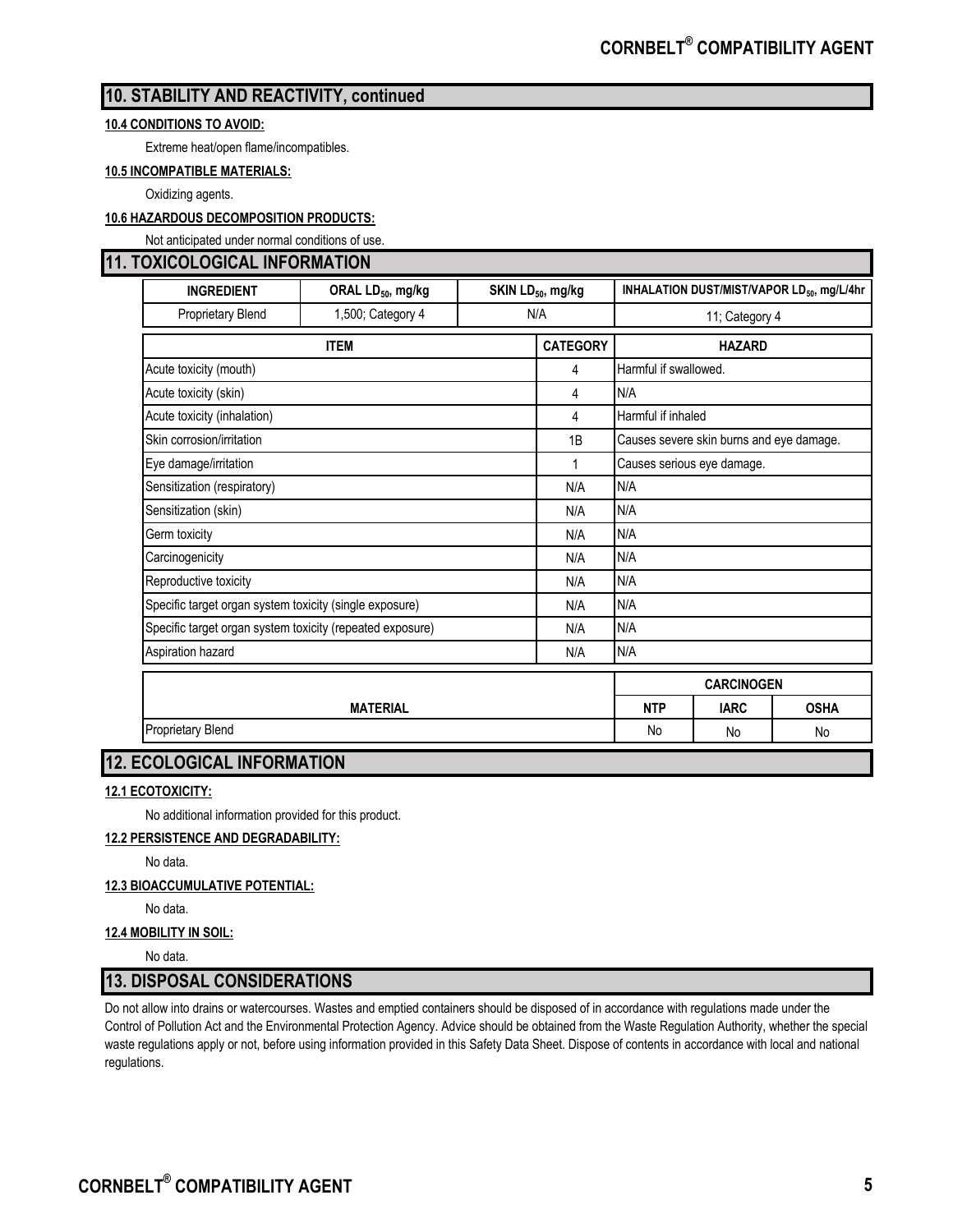# **14. TRANSPORT INFORMATION**

#### **14.1 DOT CLASSIFICATION:**

The material is classified as follows, when shipped in containers at or above the regulated container size:

| ID:                          | <b>UN 2924</b>                                                                                                                                                                 |                                                                                                                                                                                                                                                                                                                                                                                                                                                           |
|------------------------------|--------------------------------------------------------------------------------------------------------------------------------------------------------------------------------|-----------------------------------------------------------------------------------------------------------------------------------------------------------------------------------------------------------------------------------------------------------------------------------------------------------------------------------------------------------------------------------------------------------------------------------------------------------|
| <b>PROPER SHIPPING NAME:</b> | UN 2924 Flammable Liquid, Corrosive, N.O.S. (contains phosphoric acid and<br>ethylene glycol monobutyl ether mixtue), 3 (8) PG III RQ 5,000 lbs. (phosphoric<br>acid), ERG 132 |                                                                                                                                                                                                                                                                                                                                                                                                                                                           |
| <b>HAZARD CLASS:</b>         | 3(8)                                                                                                                                                                           | $\begin{array}{c} \hline \textbf{1} & \textbf{1} \\ \textbf{2} & \textbf{3} \\ \textbf{3} & \textbf{4} \\ \textbf{4} & \textbf{5} \\ \textbf{5} & \textbf{6} \\ \textbf{6} & \textbf{7} \\ \textbf{7} & \textbf{8} \\ \textbf{8} & \textbf{9} \\ \textbf{10} & \textbf{10} \\ \textbf{11} & \textbf{10} \\ \textbf{12} & \textbf{12} \\ \textbf{13} & \textbf{16} \\ \textbf{16} & \textbf{17} \\ \textbf{18} & \textbf{18} \\ \text$<br><b>CORROSIVE</b> |
| <b>PACKING GROUP:</b>        | III (ethylene glycol monobutyl ether)                                                                                                                                          |                                                                                                                                                                                                                                                                                                                                                                                                                                                           |

#### **14.2 IMDG CLASSIFICATION:**

**UN 2924:** Not a marine pollutant.

UN 2924 Flammable Liquid, Corrosive, N.O.S. (contains phosphoric acid and ethylene glycol monobutyl ether mixtue), 3 (8) PG III

#### **14.3 ICAO / IATA:**

See bill of lading.

#### **14.4 CERCLA/DOT RQ:**

45,249 pounds; 5,432 gallons

# **15. REGULATORY INFORMATION**

#### **15.1 OVERVIEW:**

The regulatory data in Section 15 is not intended to be all-inclusive, only selected regulations are represented.

All ingredients of this product are listed on the TSCA (Toxic Substance Control Act) inventory or are not required to be listed on the TSCA Inventory.

#### **15.2 US EPA TIER II HAZARDS:**

| <b>FIRE:</b>                | Yes        |
|-----------------------------|------------|
| <b>RELEASE OF PRESSURE:</b> | INo        |
| <b>IREACTIVE:</b>           | <b>INo</b> |
| <b>IMMEDIATE (ACUTE):</b>   | Yes        |
| <b>DELAYED (CHRONIC):</b>   | .No        |

#### **15.3 EPCRA 311/312:**

**CHEMICALS AND RQs (>0.1%):** Phosphoric acid (5,000.00)

#### **15.4 EPCRA 302**

| <b>EXTREMELY HAZARDOUS (&gt;0.1%):</b> | No product ingredients listed. |
|----------------------------------------|--------------------------------|
|----------------------------------------|--------------------------------|

#### **15.5 EPCRA 313:**

|                             | TOXIC CHEMICALS (>0.1%):                            | 2-butoxvethanol                           |  |
|-----------------------------|-----------------------------------------------------|-------------------------------------------|--|
| <b>15.6 PROPOSITION 65:</b> |                                                     |                                           |  |
|                             | CARCINOGENS (>0.0%):                                | 1,4-dioxane, acetaldehyde, ethylene oxide |  |
|                             | <b>IMALE/FEMALE REPRODUCTIVE TOXINS (&gt;0.0%):</b> | ethylene oxide                            |  |
|                             | <u>15.7 NJ, PA RTK SUBSTANCES (&gt;1%):</u>         |                                           |  |
|                             |                                                     | 2-butoxyethanol, phosphoric acid          |  |